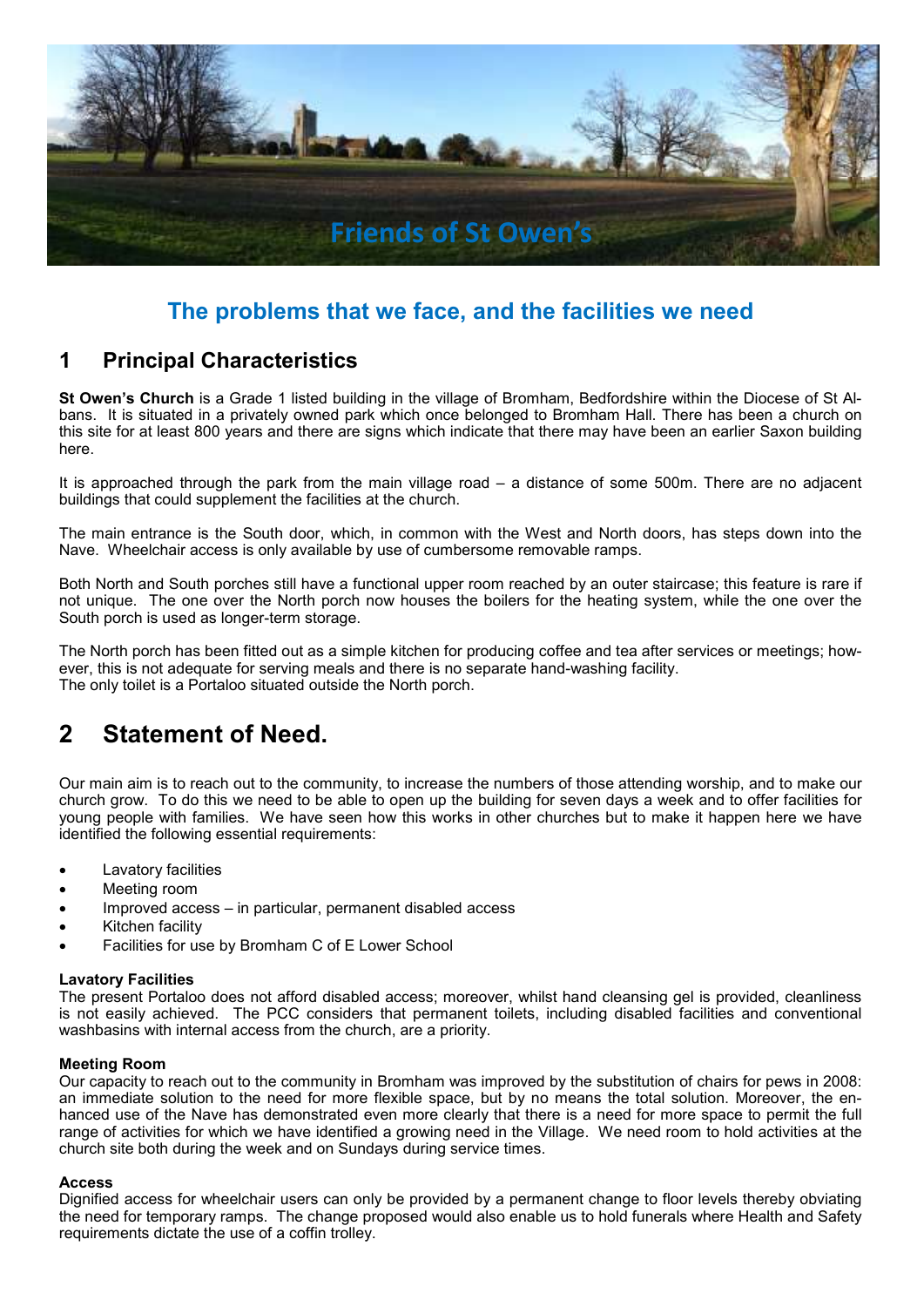### **Kitchen facility**

There are at present a sink and tea making facilities in the North porch. We are unable to prepare hot food on the premises which critically limits the service we can offer to the community. When hot food is brought in it can only be done with the attendant risks associated with hot and heavy vessels. New facilities would enable us to redress this and are vital to support our outreach programme.

### **The Village School**

Supported by the Head Teacher at Bromham C of E Lower School, we wish to encourage a closer bond with the school so that children can come to the church for workshops, activities and worship. The proposal would enable them to use the premises as a field centre for religious and historical topics. At present we can only accommodate one or two classes at a time. The Church Nave plus the proposed extension would give us the capacity to cope with a whole year group from the Lower School.

# **3 Preferred Solution**

The Parochial Church Council, in consultation with the church architect, conservation bodies and other interested parties put the following proposal to the Local Planning Authority.

### **Extension along the North Wall of the Church**

An extension built along the outside of the North wall of the church with access, both internally and externally, via the North porch providing a community meeting room, toilets and kitchen. The floor of the extension would be at the same level as the existing nave, with the floor level in the North porch reduced to the same level obviating the need for steps. Similar treatment of the South porch with a sloping path down to the revised entrance would enable wheelchairs and coffin trolleys ease of access.

### **Bedford Borough Council granted Planning Approval on 26 January 2015**

### **Costings**

A provisional budget provided by our architect and quantity surveyor suggests an overall cost in the region of £425,000 (plus VAT of some £87,000 to be reclaimed from the Listed Places of Worship Grant Scheme).

Illustrations of the scheme follow on the next page